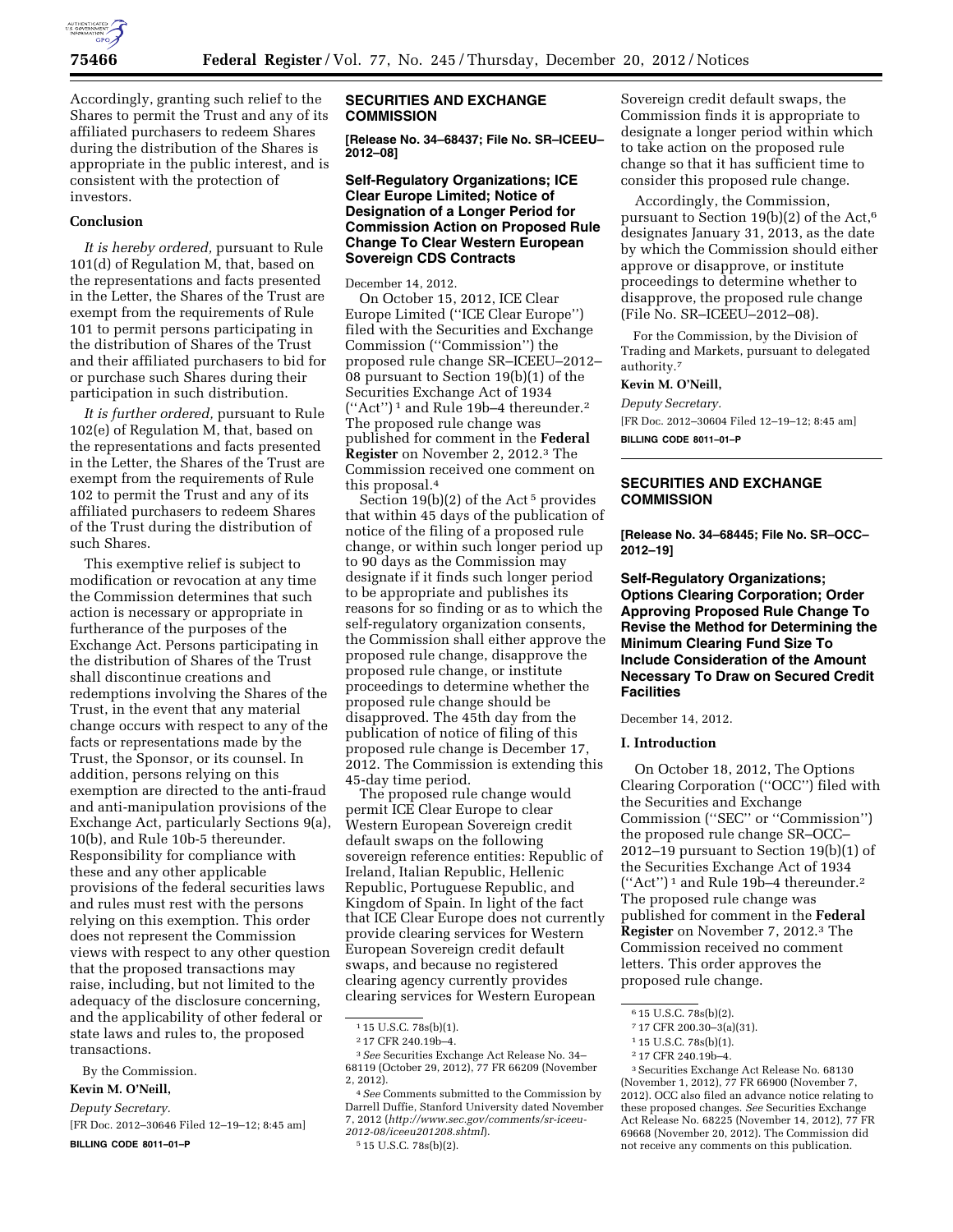# **II. Description of the Proposed Rule Change**

## *A. Background*

On September 23, 2011, the Commission approved a proposed rule change by OCC to establish the size of OCC's clearing fund as the amount that is required, within a confidence level selected by OCC, to sustain the maximum anticipated loss under a defined set of scenarios as determined by OCC, subject to a minimum clearing fund size of \$1 billion.4 OCC implemented this change in May 2012. Until that time, the size of OCC's clearing fund was calculated each month as a fixed percentage of the average total daily margin requirement for the preceding month, provided that the calculation resulted in a clearing fund of \$1 billion or more.<sup>5</sup>

Under the formula that is implemented for determining the size of the clearing fund as a result of the May 2012 change, OCC's Rules provide that the amount of the fund is equal to the larger of the amount of the charge to the fund that would result from (i) a default by the single ''clearing member group'' 6 whose default would be likely to result in the largest draw against the clearing fund or (ii) an event involving the nearsimultaneous default of two randomlyselected ''clearing member groups'' in each case as calculated by OCC with a confidence level selected by OCC.7 The size of the clearing fund continues to be recalculated monthly, based on a monthly averaging of daily calculations for the previous month, and it is subject to a requirement that its minimum size may not be less than \$1 billion.

### *B. Proposed Rule Change*

The proposed rule change will implement a minimum clearing fund

 $^{\rm 6}$  The term ''clearing member group'' is defined in OCC's By-Laws to mean a clearing member and any member affiliates of the clearing member.

7The confidence levels employed by OCC in calculating the charge likely to result from a default by OCC's largest ''clearing member group'' and the default of two randomly-selected ''clearing member groups'' were approved by the Commission at 99% and 99.9%, respectively. However, the Commission approval order notes that OCC retains discretion to employ different confidence levels in these calculations provided that OCC will not employ confidence levels of less than 99% without first filing a proposed rule change.

size equal to 110% of the amount of committed credit facilities secured by the clearing fund so that the amount of the clearing fund likely will exceed the required collateral value that would be necessary for OCC to be able to draw in full on such credit facilities. OCC's clearing fund is primarily intended to provide a high degree of assurance that market integrity will be maintained in the event that one or more clearing members, settlement banks, or banks that issue letters of credit on behalf of clearing members as a form of margin fails to meet its obligations.8 This includes the potential use of the clearing fund as a source of liquidity should it ever be the case that OCC is unable to obtain prompt delivery of, or convert promptly to cash, any asset credited to the account of a suspended clearing member.

OCC's committed credit facilities are secured by assets in the clearing fund and certain margin deposits of the suspended clearing member. In light of the uncertainty regarding the amount of margin assets of a suspended clearing member that might be eligible at any given point to support borrowing under the secured credit facilities, OCC has considered the availability of funds based on a consideration of the amount of the clearing fund deposits available as collateral. As an example, for OCC to draw on the full amount of its current credit facilities secured by the clearing fund, the size of the clearing fund likely would need to be approximately \$2.2 billion. The \$2.2 billion figure reflects a 10% increase above the total size of such credit facilities, which is meant to account for the percentage discount applied to collateral pledged by OCC in determining the amount available for borrowing.

Based on monthly recalculation information, the size of OCC's clearing fund during the period from July 2011 to July 2012 was less than \$2.2 billion on eight occasions. Therefore, to reduce

the risk that the assets in the clearing fund might at any time be insufficient to enable OCC to meet potential liquidity needs by accessing the full amount of its committed credit facilities that are secured by the clearing fund, OCC is amending the current minimum clearing fund size requirement of \$1 billion by providing instead that the minimum clearing fund size is the greater of either \$1 billion or 110% of the amount of such committed credit facilities. OCC is denoting the credit facility component of the minimum clearing fund requirement as a percentage of the total amount of the credit facilities that OCC actually secures with clearing fund assets because OCC negotiates these credit facility agreements, including size and other terms, on an annual basis and the total size is therefore subject to change.

#### **III. Discussion**

Section  $17A(b)(3)(F)$  of the Act<sup>9</sup> requires that, among other things, that the rules of a clearing agency are designed to promote the prompt and accurate clearance and settlement of securities transactions and, to the extent applicable, derivative agreements, contracts, and transactions, and to safeguard securities and funds in its custody or control or for which it is responsible. The proposed rule change will further these ends by requiring a minimum clearing fund size that is designed to enable OCC to draw in full on its committed credit facilities that are secured by the clearing fund.

### **IV. Conclusion**

On the basis of the foregoing, the Commission finds that the proposal is consistent with the requirements of the Act and in particular with the requirements of Section 17A of the Act 10 and the rules and regulations thereunder.

*It is therefore ordered,* pursuant to Section 19(b)(2) of the Act,<sup>11</sup> that the proposed rule change (File No. SR– OCC–2012–19) be and hereby is *approved* 12 as of the date of this order or the date of the ''Notice of No Objection to Advance Notice Filing to Revise the Method for Determining the Minimum Clearing Fund Size to Include Consideration of the Amount Necessary to Draw on Secured Credit Facilities''

<sup>4</sup>Securities Exchange Act Release No. 34–65386 (September 23, 2011), 76 FR 60572 (September 29, 2011) (SR–OCC–2011–10).

<sup>5</sup> If the calculation did not result in a clearing fund size of \$1 billion or more, then the percentage of the average total daily margin requirement for the preceding month that resulted in a fund level of at least \$1 billion would be applied. However, in no event was the percentage permitted to exceed 7%. With the rule change approved in September 2011, this 7% limiting factor on the minimum clearing fund size was eliminated.

<sup>8</sup>Under Article VIII, Section 1 of OCC's By-Laws, the clearing fund may be used to pay losses suffered by OCC: (1) As a result of the failure of a clearing member to perform its obligations with regard to any exchange transaction accepted by OCC; (2) as a result of a clearing member's failure to perform its obligations in respect of an exchange transaction or an exercised/assigned options contract, or any other contract or obligations in respect of which OCC is liable; (3) as a result of the failure of a clearing member to perform its obligations in respect of stock loan or borrow positions; (4) as a result of a liquidation of a suspended clearing member's open positions; (5) in connection with protective transactions of a suspended clearing member; (6) as a result of a failure of any clearing member to make any other required payment or to render any other required performance; or (7) as a result of a failure of any bank or securities or commodities clearing organization to perform its obligations to OCC.

 $\overline{915}$  U.S.C. 78q-1(b)(3)(F).

<sup>10</sup> 15 U.S.C. 78q–1.

<sup>11</sup> 15 U.S.C. 78s(b)(2).

<sup>12</sup> In approving the proposed rule change, the Commission considered the proposal's impact on efficiency, competition, and capital formation. 15 U.S.C. 78c(f).